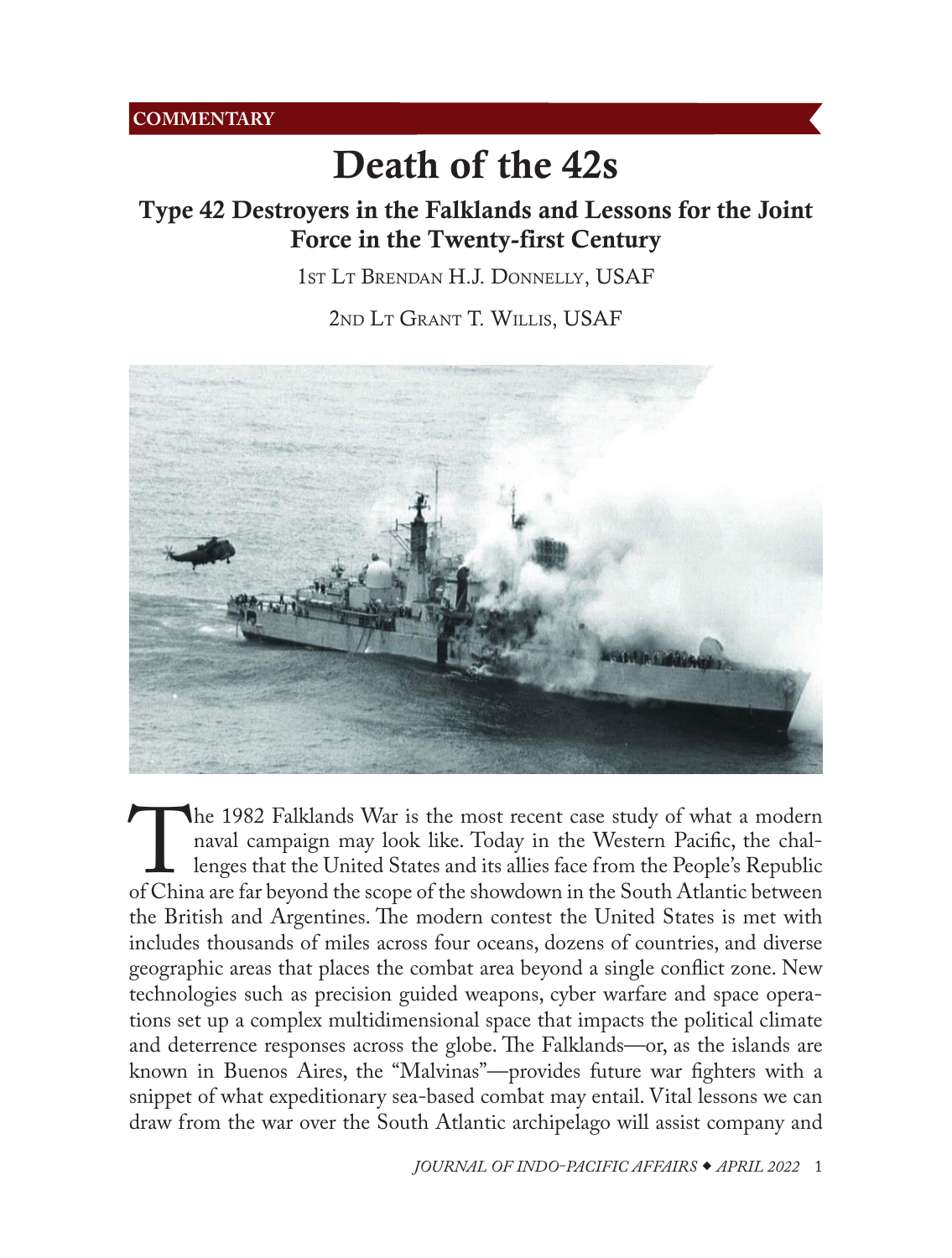## *Donnelly & Willis*

<span id="page-1-0"></span>field grade officers across all the joint force in developing an understanding of how difficult conducting such a campaign could be in the near future.

## To Action Stations!

One key lesson to draw from the Falklands Campaign is the importance of understanding how effective land-based strike aircraft can be used against an expeditionary naval task force that does not possess the inherent right to air supremacy. Obtaining air parity is not enough to limit strikes against logistic vessels, amphibious assault ships, and most importantly your aircraft carriers. It is fair to say that neither the British nor Argentines were fully prepared for the war that they would find themselves involved. By 1982 the Royal Navy was on the chopping block. Defense Secretary Jon Knot was poised to cut the Royal Navy significantly, taking away significant amphibious capabilities. The aircraft carriers of the fleet also found themselves in the crosshairs of the budget process.<sup>1</sup> The fleet was focused on fulfilling its NATO obligations of antisubmarine warfare and antiaircraft roles for a showdown against the Soviet Union. It was assumed within the Ministry of Defense (MOD) that the British would not fight their next largescale conflict alone; the expectation was for the United States as well as other NATO allies to assist in the battle. In 1982, however, The Royal Navy was going to war alone and the task force would sail with nearly every combat vessel available, including three of the new Type 42 Destroyers. The Type 42 Destroyer was a modern fleet area air-defense platform that was manned by 253 officers and sailors. Although developed in the 1960s in 1982 three of these start-of-the-art destroyers would sail with the task force. The Type 42s that were assigned to the task force include the HMS *Sheffield,* HMS *Glasgow,* and HMS *Coventry*, which were all among the most modern destroyers in the world. HMS *Exeter* and HMS *Cardiff* would join the fight later because of the loss of all three original Type 42s in combat. The Type 42s processed an impressive array of weaponry consisting of one GWS-30 launcher for Sea Dart surface-to-air missiles (SAM), one Mark 8 4.45-ince (113mm) gun, two Oerlikon/BMARC 20mm/L70 KBA guns, and two triple torpedo tubes. The flight deck consisted of one hangar and landing platform for one Westland Lynx antisubmarine-warfare helicopter.<sup>[2](#page-6-0)</sup> These air-defense destroyers were tasked with protecting the carriers HMS *Hermes* and HMS *Invincible* from Argentine air attack. It was hoped that their Sea Dart missiles and on-board radars would be able to act as an early warning picket for the task force. The Royal Navy was unable to project large numbers of carrier aircraft for combat air patrols (CAP) and relied on less than 30 sea and Royal Air Force (RAF) Harriers flown by ad hoc formations of air crews.[3](#page-6-0) The naval air component of the task force was severely outnumbered by the Argentine Air Force and Navy who pos-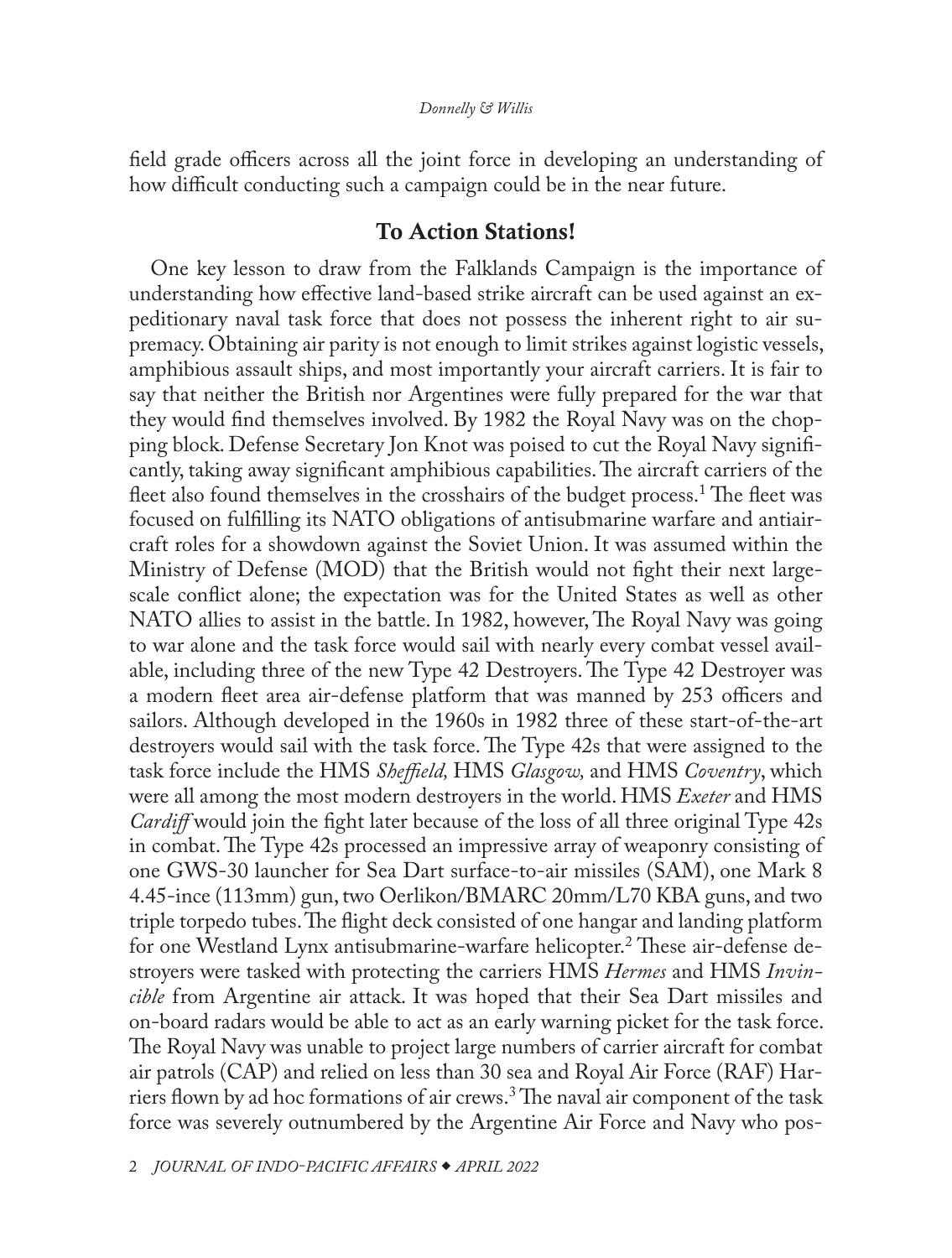## *Death of the 42s*

<span id="page-2-0"></span>sessed capable strike and fighter aircraft that were within range from the Argentine mainland. It was vital that the Type 42s and other surface ships of the task force be able to detect and track incoming raids as soon as possible to vector the limited number of Harriers to intercept the incoming Argentine strikers. It was a truly odd match up. Argentina could deploy French built Mirage III fighters, Israeli Mirage Delta Dagger fighter-bombers, and American A-4 Skyhawk fighterbombers armed with everything from 20-30mm cannons and Mark 82 snake eye bombs to air-launched Exocet antiship missiles.[4](#page-6-0) Some 500lb bombs carried by the Argentine strikers were even made in Great Britain. The Argentine Navy also possessed a significant fleet with a British-built aircraft carrier the ARA *Veinticinco de Mayo*, a Colossus-class aircraft carrier formerly known as HMS *Venerable* (R 63).[5](#page-6-0) Buenos Aires even deployed two Type 42 Destroyers of their own, ARA *Hercules* and ARA *Santisima Trinidad* were bought by Argentina and built in Great Britain. This contest provided a unique glimpse into what modern combat between western equipped powers would look like. The experience of the Royal Navy's Type 42 community would be hit hard during this war and the crews knew that they would be in the very thick of the firing line as they sailed south. By the end of this war, of the three Type 42 destroyers initially sent with the task force, two were sunk and the other was so badly damaged that it was forced to remove itself from the campaign.

## HMS *Sheffield*

On 4 May 1982, two French built Super Etendard strike aircraft of the Argentine Navy, refueled from KC-130s, dropped to low altitude and skimmed the water of the South Atlantic to avoid the search radars of the British picket destroyers defending the task force. The Argentines, having possessed Type 42s of their own, knew the weaknesses in the search radars onboard the ships. These radars had been designed to target, track, and destroy high-flying Soviet bombers and were not tested or intended to track low-flying cruise missiles or small strike aircraft at low altitude. The capabilities of the French-built Exocet air-launched antiship missile fired from Argentine naval strike aircraft had been well-known, and the Type 42s were chess pieces that had to present themselves to the enemy regardless of the risk. Argentine Navy P-2 Neptune reconnaissance aircraft had spotted all three of the Type 42s and passed their location to the Super Etendards. They flew 30 meters above the water, shutting their radars on and off to limit the risk of detection while maintaining contact with the enemy. One of these "headsup" radar scans was detected by HMS *Glasgow* at 1056 hours. The two Super Etendards then pulled up to 300 meters and launched their missiles. HMS *Glasgow* detected the two incoming missiles and called her ship's company to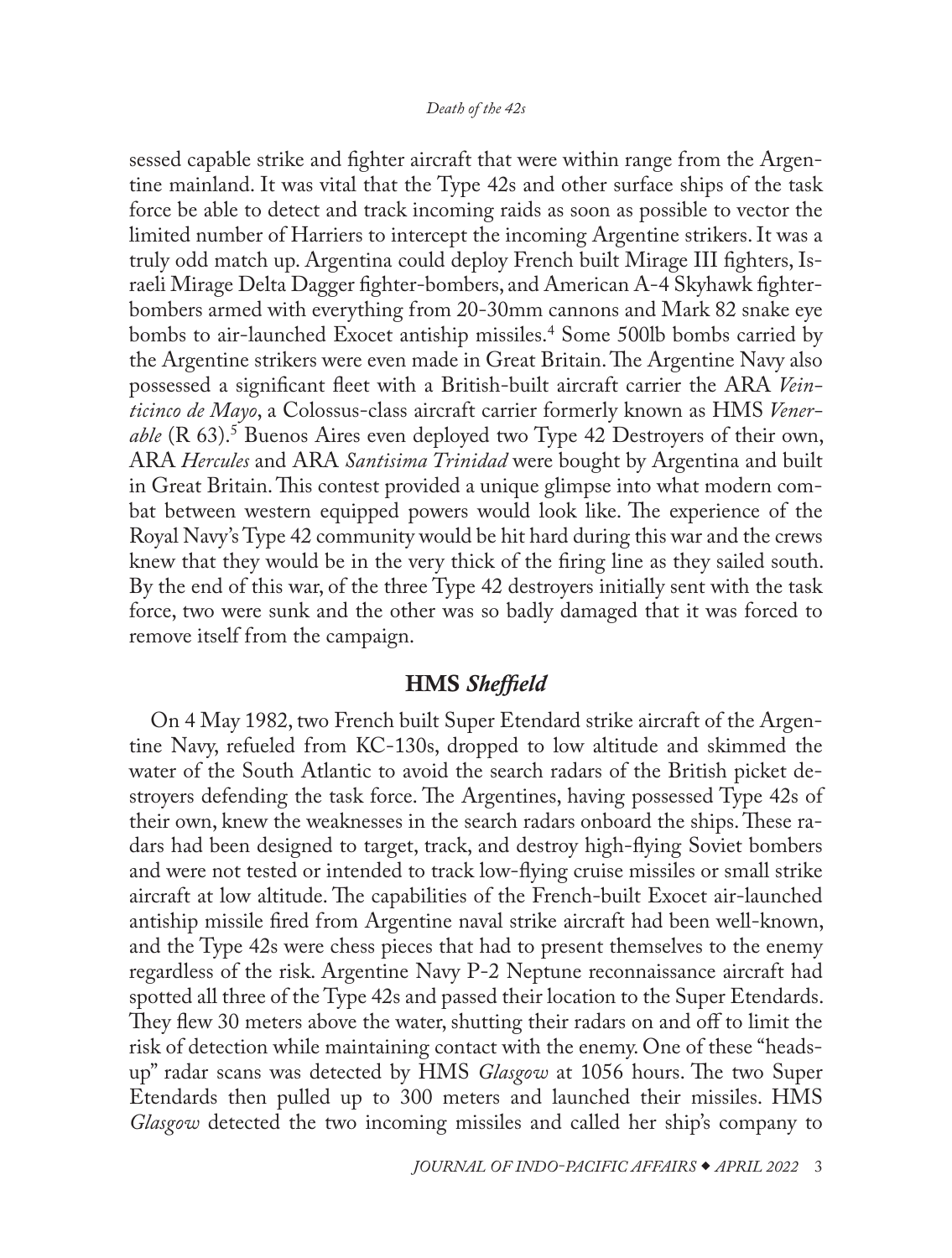### *Donnelly & Willis*

<span id="page-3-0"></span>action stations while popping chaff decoys into the air to confuse the seeker heads of the Exocets. HMS *Sheffield* had not taken the same precautions as HMS *Glasgow*, and she had not been called to action stations during the strike, informed by the air warning controllers on HMS *Invincible* that the incoming missile was a false warning. The only recognition of an attack was a visual confirmation by the bridge crew. The Exocet impacted amidships and exploded inside, while the other missile did not find a target. Twenty sailors died and a further 24 were wounded. The destroyer would sink under tow on 10 May.[6](#page-6-0) The Type 42s had been utilized as passive radar detection for the vitally important carriers, but at a cost. The Type 42s were a critical asset that could not be thrown away lightly, but the lack of airborne early warning aircraft capable of reaching the area of operations forced the task force to use the 42s despite their understood risk of attack. The failure of HMS *Sheffield* to maintain combat alert inside the combat zone is also a key lesson for a future near-peer conflict in which information gathering and dissemination will be much faster than in 1982. HMS *Sheffield* was the first of the 42s to be hit and the first British warship since the World War II to sink due to combat action.

## HMS *Glasgow*

HMS *Glasgow* was the second of the Type 42s to be hit by the Argentines. After the sinking of the HMS *Sheffield* by land-based strike aircraft, a new doctrine was developed to offer better mutual support. Type 22 Frigates were paired with Type 42s under the ad hoc nickname of the "Type 64 Combo.["7](#page-6-0) This pairing allowed for the shorter-range weapons systems on board the Type 22 Frigates to provide closer-range air defense for the Type 42s, which would launch their longer-range SAMs against incoming Argentine air raids. On 12 May, HMS *Brilliant* (Type 22) and HMS *Glasgow* (Type 42) engaged the Skyhawks of the Argentine Air Force. These 64 combos were intended to lure aircraft away from other ships of the task force. In the first Skyhawk-42/22 battle, four A-4s flew in low to bomb HMS *Glasgow* and HMS *Brilliant*. HMS *Glasgow's* Sea Dart system suffered a malfunction and could not launch, and its 4.5-inch battery had jammed after shore bombardment. The only defenses capable of meeting the attacking Skyhawks were light machine guns strapped to HMS *Glasgow's* decks and HMS *Brilliant's* Sea Wolf SAMs. HMS *Brilliant* fired two SAMs that shot down Argentine lieutenants Mario Nivoli and Jorge Ibarlucea. A third missile forced Lieutenant Manuel Bustos into such a dramatic evasive action that he crashed his Skyhawk into the water. The fourth A-4, piloted by Lieutenant Alfredo Vazquez, escaped from the engagement alive but was unable to see outside of his canopy due to salt from the seawater covering his cockpit windows. He crashed at Río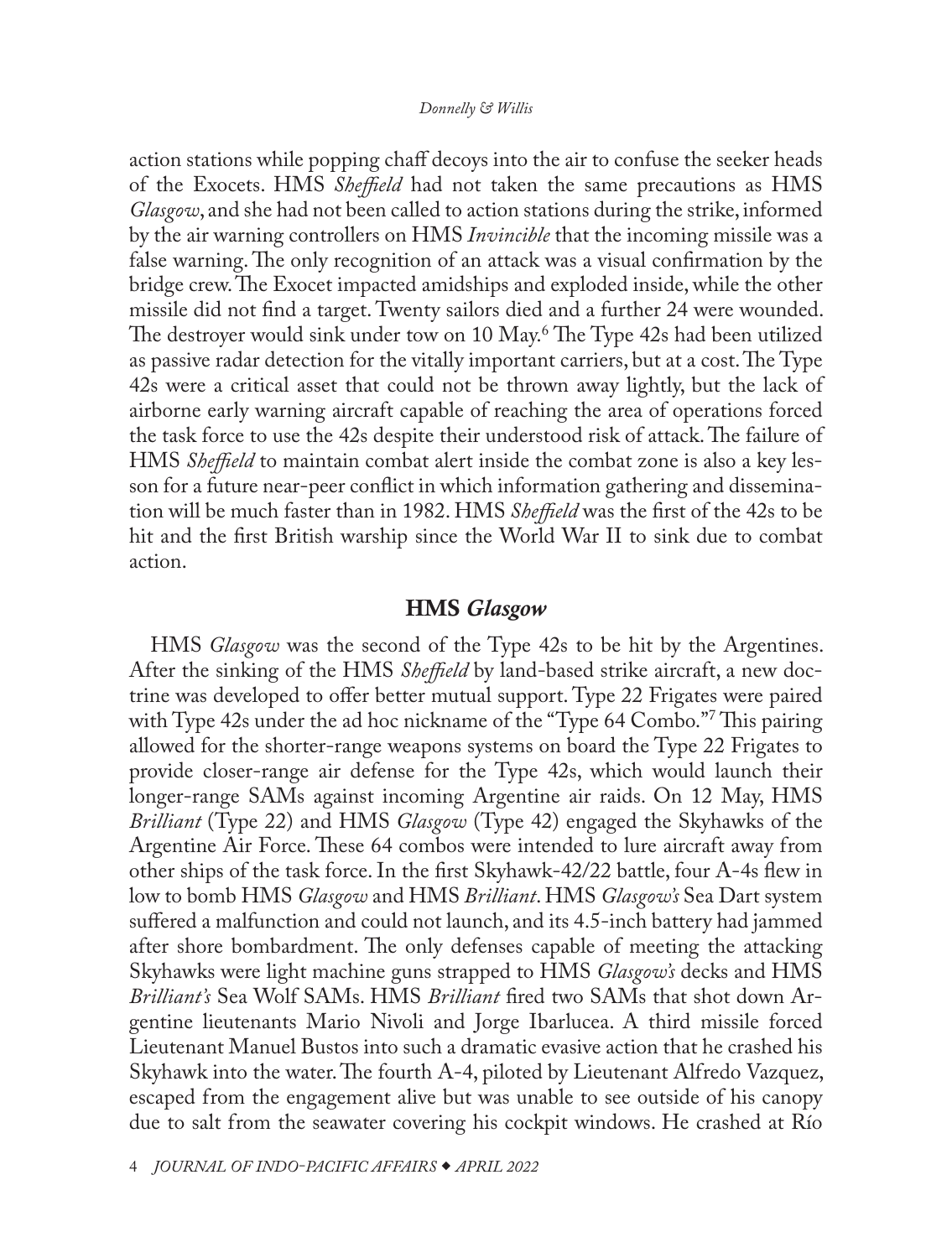<span id="page-4-0"></span>Gallegos Air Base. The second flight of Skyhawks attacking the group had also been lucky. The Sea Dart system was still down, and HMS *Brilliant's* Sea Wolf system, which had been designed to hit straight flying missiles, could not successfully lock onto the maneuvering A-4s. The second run against the ships managed to hit HMS *Glasgow* with a 1,000-pound bomb, passing into the engine room slightly above the water line and passing out of the other side of the ship. HMS *Glasgow's* fuel tanks were ruptured and its gas turbine intakes and high-pressure airlines damaged. Her propulsion system was also heavily damaged. After minor repairs, HMS *Glasgow* limped back to Britain, playing no further role in the con- $\text{flict.}^8$  $\text{flict.}^8$ 

## HMS *Coventry*

HMS *Coventry* would be the second and final Type 42 to sink because of determined Argentine Air Force attack. The ship was posted to the islands, drawing Argentine strike packages away from the landing of No. 3 Commando Brigade in San Carlos Water by the amphibious force. The *Coventry* was accompanied by HMS *Broadsword*, a Type 22 frigate armed with the short-range Sea Wolf SAM system. The HMS *Coventry* and HMS *Broadsword* were paired in the Type 64 Combo to provide the two antiaircraft ships with mutual support when fending off air attacks. HMS *Coventry* had begun her war with a series of successful operations against the Argentine Air Force. She had managed to be the first ship to fire a Sea Dart SAM in anger and successfully downed several enemy aircraft. Her Lynx helicopter had also destroyed an Argentine patrol craft with an air-launched missile. As the last Type 42 in the Task Force by 25 May, HMS *Coventry* presented a key threat to Argentina's ability to strike British supply and logistics ships unloading troops and supplies to West Falkland. The 25th of May was Argentina's National Day, and it was understood by all in the task force that spirits would be high among the Argentine strike crews to display a significant show of force. After a strike on HMS *Plymouth* (Type 12 Frigate) and HMS *Arrow* (Type 21 Frigate) in San Carlos Water, HMS *Coventry* tracked a return flight of A-4Cs, shooting down Captain Jorge García's Skyhawk and heavily damaging Alfredez Isaac's as well. The Skyhawk's strike on the HMS *Plymouth* and HMS *Arrow* was unsuccessful due to their inability to drop their bombs when all their release mechanisms failed. Later that afternoon, Argentine air commanders were very aware of HMS *Coventry's* presence. "Vulcan" (2 A-4Bs) and "Zeus" (2 A-4Bs) flights, led by Captain Pablo Carballo, were launched to specifically target the Type 64 Combo of HMS *Coventry* and HMS *Broadsword*. The two flights approached low over the islands and hugged the ocean below. The Sea Dart could not lock on, and HMS *Broadsword's* Sea Wolf system malfunctioned as the first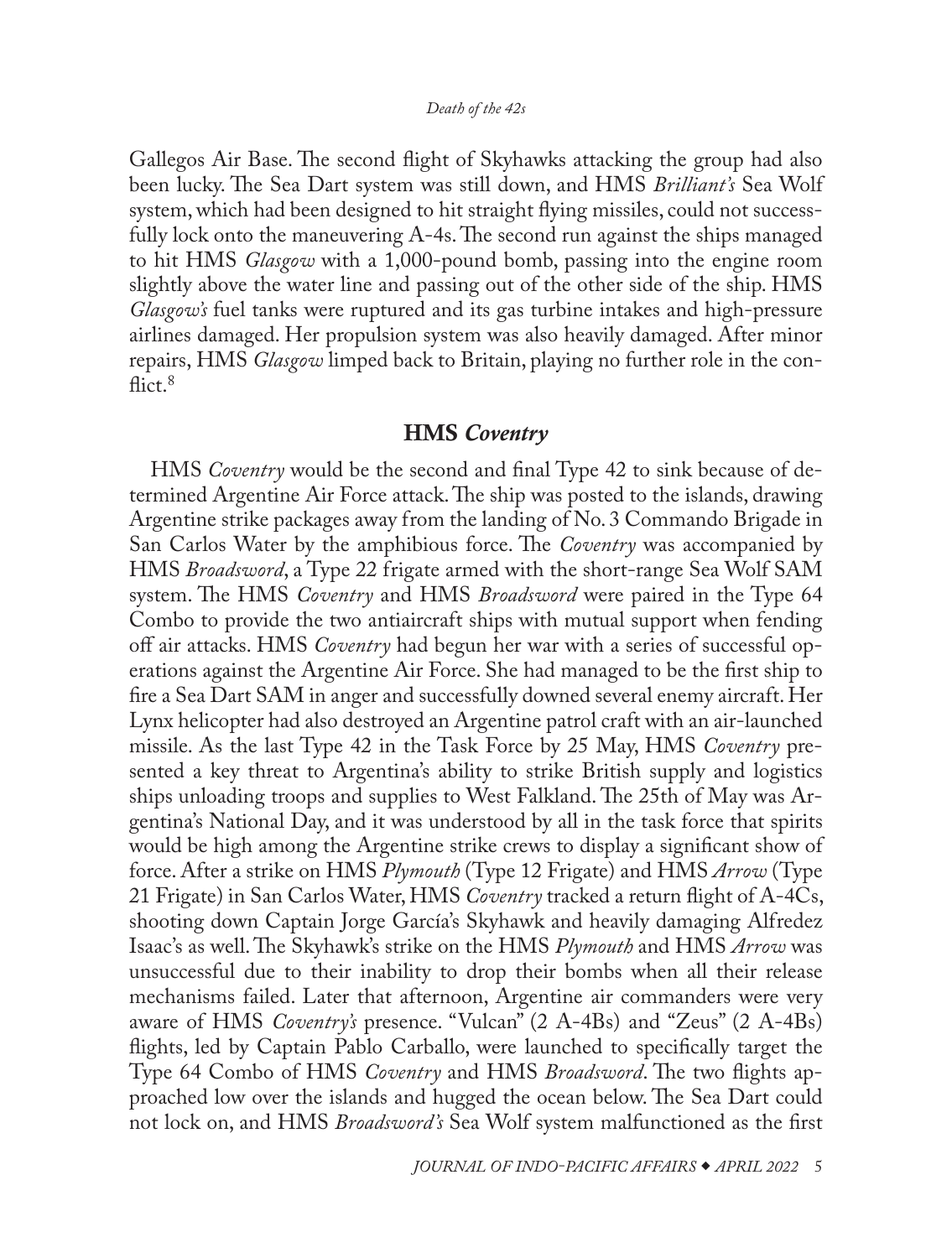#### *Donnelly & Willis*

<span id="page-5-0"></span>Skyhawk run lined up on her. Riding the waves from 3–5 meters, the two A-4s took heavy small arms and antiaircraft fire from the two ships. It is believed that HMS *Broadsword's* Sea Wolf was confused in its attempt to lock onto the lowflying Skyhawks due to the massive amounts of 4.5-inch gunfire from HMS *Coventry.* Three of the bombs missed, with one bomb ricocheting off the sea and into HMS *Broadsword's* flight deck, destroying the Lynx helicopter. "Zeus" flight then turned into the attack at 355 degrees. Again, both ship's missile defenses failed to acquire the Skyhawks, and three out of the four bombs struck HMS *Coventry*.*[9](#page-6-0)* Nineteen men died, and only 30 minutes after being hit, HMS *Coventry* slipped into the sea.<sup>[10](#page-6-0)</sup>

## Conclusion

The story of the Type 42s and the land-based strike aircraft sent to sink them presents professionals with a case study that illustrates the realities of modern air and sea combat. No matter in which branch one may reside, the Falklands War clearly defines the problem the joint force faces in the Western Pacific today: No matter what technology we can deploy or assumptions of when, where, or who we will fight, one common denominator remains certain. If you can be seen, you can be hit, and if you can be hit, you can be destroyed. This principle directly relates to the technological advancements that the People's Republic of China, United States, and Russia are employing. Low-observable technology as well as cyberwarfare follow this principle. If the adversary can see our low-observable aircraft, then they can be hit and the advanced technology that we produced is no longer useful against the adversary. In cyberwarfare, if a computer system can be "seen," a node identified, or a link obtained, the system can be "hit" as well. Additionally, within the realm of professional military studies, the Falklands is predominantly analyzed by the United States Marine Corps, since the campaign represents expeditionary naval warfare and logistics. The British fought this war on the knife's edge of defeat, and the Argentines possessed considerable advantages against the task force—advantages that failed to materialize due to pure luck or junta political prioritization. The British conducted this war with a level of skill and professionalism that is unparalleled in modern war. Americans have rarely experienced a lack of materiel, logistic, and fire superiority that the United Kingdom confronted in 1982. Therefore, all branches have several learning points to take away from the Falklands War, and the joint force must strive to have a greater understanding of how all domains interlock to create a recipe for victory—or defeat. Today, the Western Pacific presents war planners with a dilemma we have not experienced since the NATO–Warsaw Pact confrontation in Central Europe. In modern conflict the next battle will be a new era, nothing that world has seen previously, since